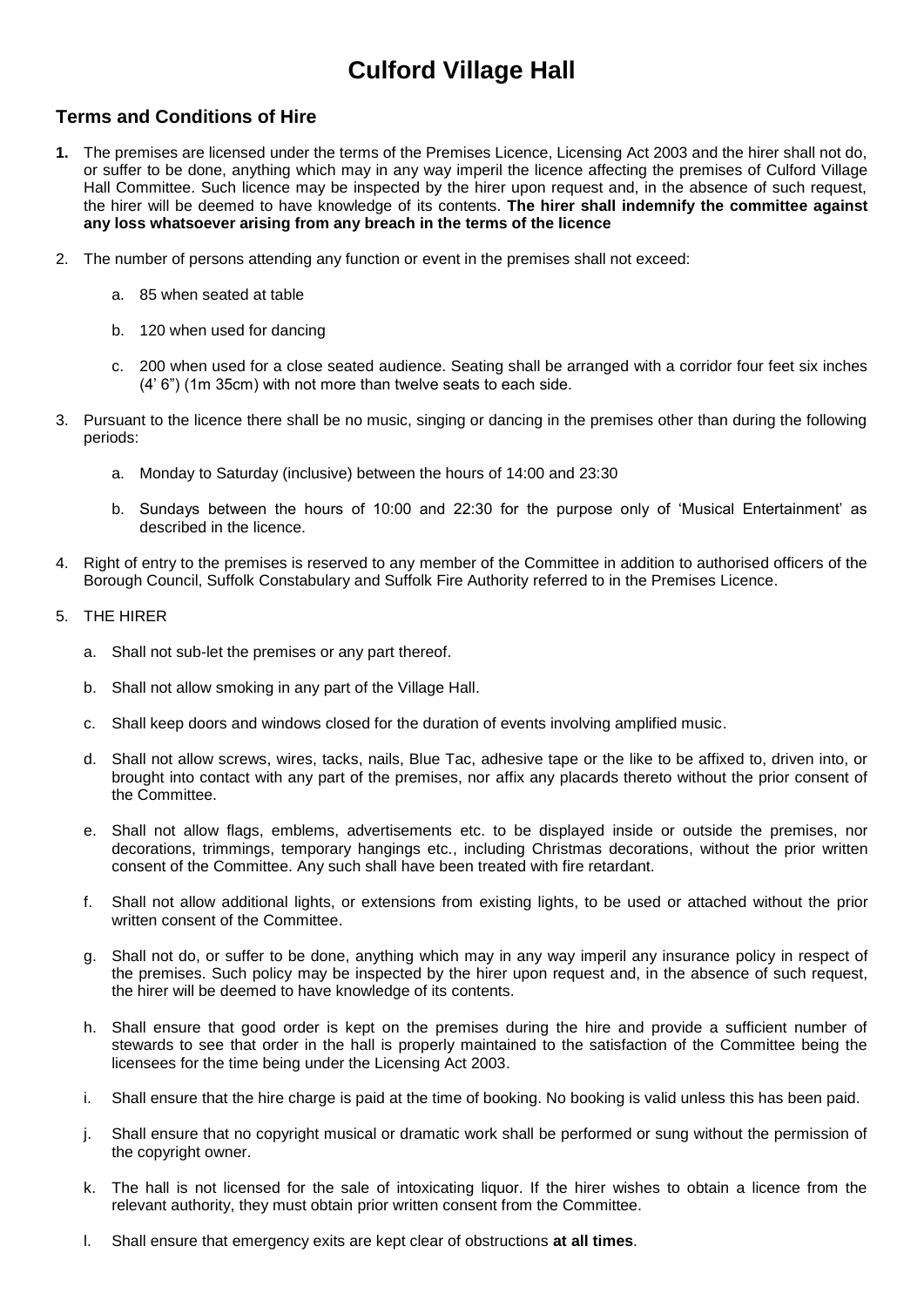- m. Shall at the expiration of the hiring:
	- i. Leave the premises in a clean and orderly state and put all rubbish in the wheelie bin provided. Any rubbish not placed in the bin shall be removed from the premises.
	- ii. Ensure that all lights, car park lights and power points are switched off or unplugged.
	- iii. Ensure that all windows and outside doors, including Emergency Exits, are properly closed and secured.

#### 6. THE COMMITTEE

- a. Shall not be responsible for any loss or damage to any property arising out of the hiring or for any loss due to any failure of electricity, leakage of water, fire, act of God or by any other method or cause which may cause the hiring of the premises to be cancelled, temporarily or partly closed or interrupted.
- b. In the event of any damage or loss to the said premises, or to the contents therein, or to the approaches thereto arising out of the hire of the said premises:

The Hirer undertakes to pay the cost of reparation to the Committee on demand. The Hirer accepts that the Committee's decision on damage, repairs or replacements which may be necessary, and the cost, will be final. The hirer indemnifies the Committee against all further costs and expenses arising out of the damage.

- c. The hire charge includes the cost of all electricity. The electricity for the hall heaters is on three timers set to an hour each. These timers can be set back to an hour at any time and there is a master reset switch to turn them all off.
- d. A copy of the Hire Agreement must be sent to the address shown, accompanied by the relevant payments for the booking to be confirmed. A copy of the countersigned form will be returned as a PDF to confirm receipt and acceptance of the booking.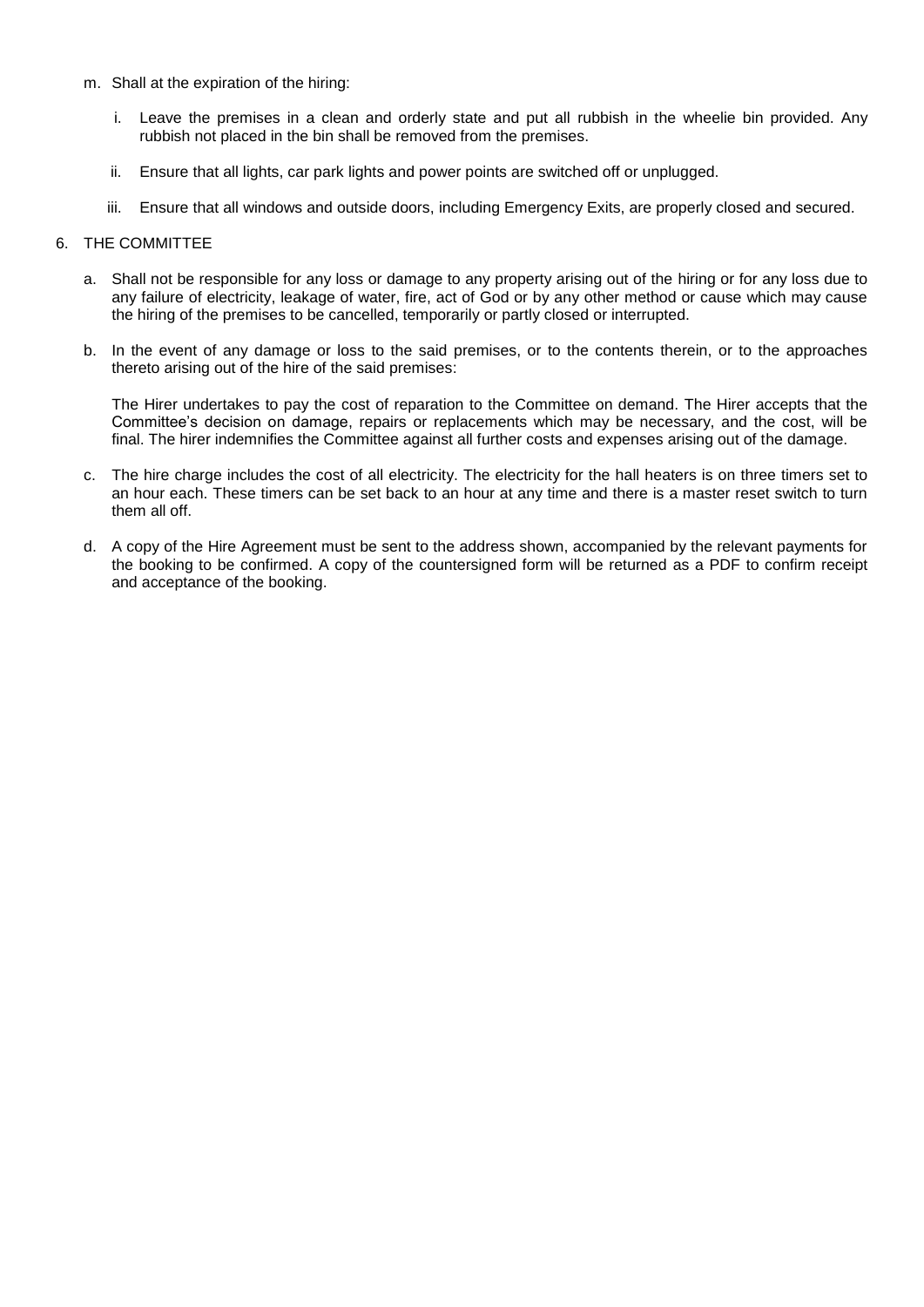### **Culford Village Hall**



Your privacy is important to us, and we are committed to protecting your personal data when you make a booking with us.

We collect your personal data, consisting of your name, email address and postal address in order to perform the function of booking a time slot at the Hall and entering into a contract with you. This data will be shared with the independent examiner of our accounts; it is not shared with any other third party.

| Name: | <u> Alexandria de la contrada de la contrada de la contrada de la contrada de la contrada de la contrada de la c</u> |  |
|-------|----------------------------------------------------------------------------------------------------------------------|--|
|       |                                                                                                                      |  |
|       |                                                                                                                      |  |

### **CULFORD VILLAGE HALL – HIRE AGREEMENT**

|                                                                                                                                                                                                                                      |  |                                          | (The Hirer) |  |  |
|--------------------------------------------------------------------------------------------------------------------------------------------------------------------------------------------------------------------------------------|--|------------------------------------------|-------------|--|--|
| Having read the terms and conditions of hire hereby agree to abide by the the said terms and conditions                                                                                                                              |  |                                          |             |  |  |
|                                                                                                                                                                                                                                      |  |                                          |             |  |  |
| The booking will include an application to sell intoxicating liquors: YES / NO (delete as applicable)                                                                                                                                |  |                                          |             |  |  |
|                                                                                                                                                                                                                                      |  |                                          |             |  |  |
| Signed: Signed: Signed: Signed: Signed: Signed: Signed: Signed: Signed: Signed: Signed: Signed: Signed: Signed: Signed: Signed: Signed: Signed: Signed: Signed: Signed: Signed: Signed: Signed: Signed: Signed: Signed: Signed       |  | Date: <u>with a series of the series</u> |             |  |  |
| The hiring is confirmed and receipt of the hire charge is hereby acknowledged on behalf of Culford Village Hall<br>Committee.                                                                                                        |  |                                          |             |  |  |
| Signed: <u>contract and a series of the series of the series of the series of the series of the series of the series of the series of the series of the series of the series of the series of the series of the series of the se</u> |  | Date: <u>Date:</u>                       |             |  |  |

*Culford Village Hall is a registered charity, numbered 242069*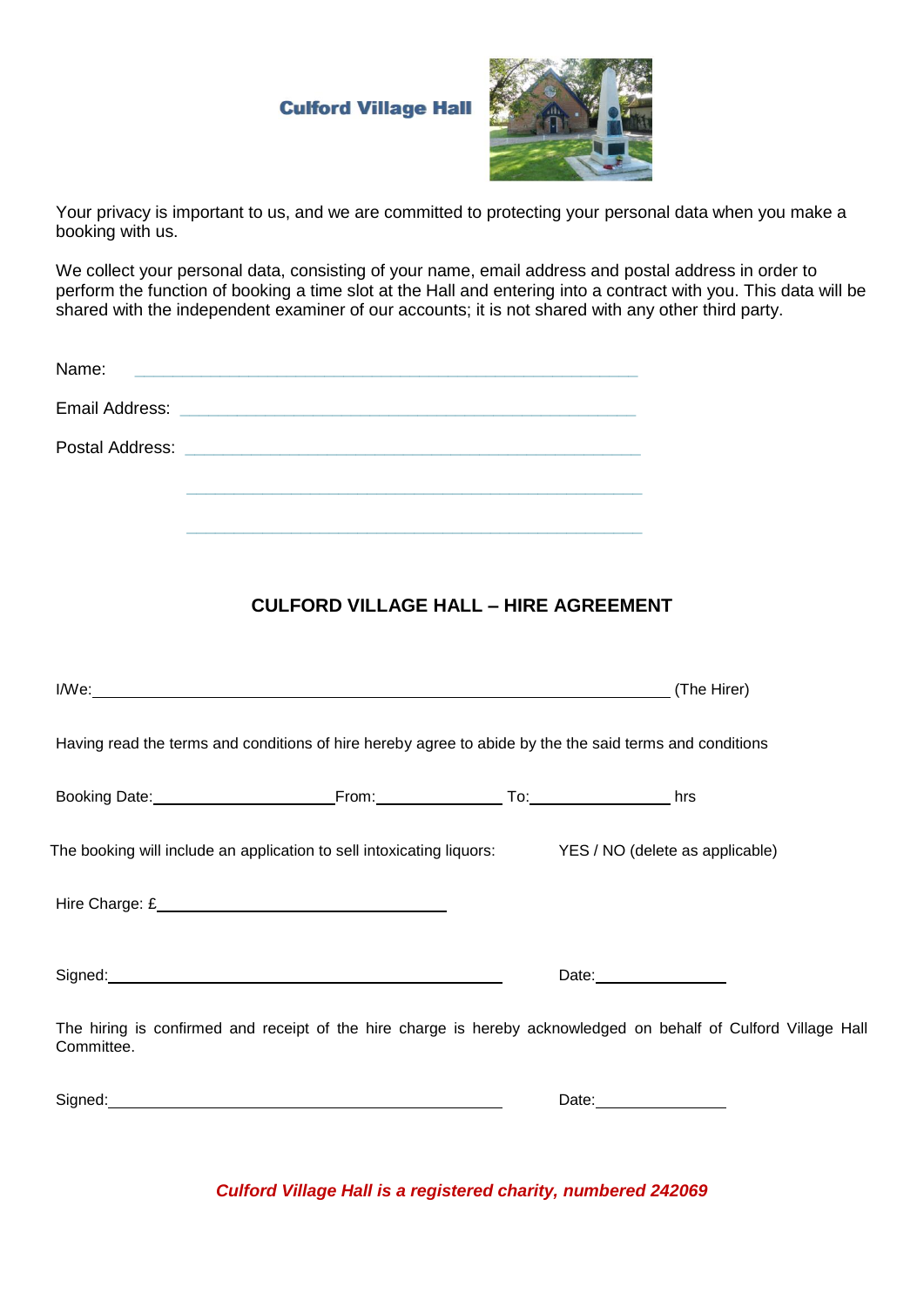A copy of the signature page of the agreement should be sent to :-

Tony Bate Booking Secretary, Culford Village Hall Duncliffe, The Street Culford Suffolk IP28 6DN

Our preferred method of payment is via direct transfer to :-

Culford Village Hall Sort Code 40-15-22 ( HSBC ) A/C # 01300903

#### **CURRENT HIRE RATES**

#### HIRE PER HOUR

Residents of Culford, £12 Culford Heath, Ingham, West Stow and Wordwell

All other addresses **E20** 

Daily rates on request.

**The Hall may be booked for a period of not less than one hour; and multiples thereof. Over two hours, bookings may also be made in thirty minute periods at half the appropriate hourly rate.**

**There is an additional charge of £50 when the hiring is to include the serving of intoxicating liquor.**